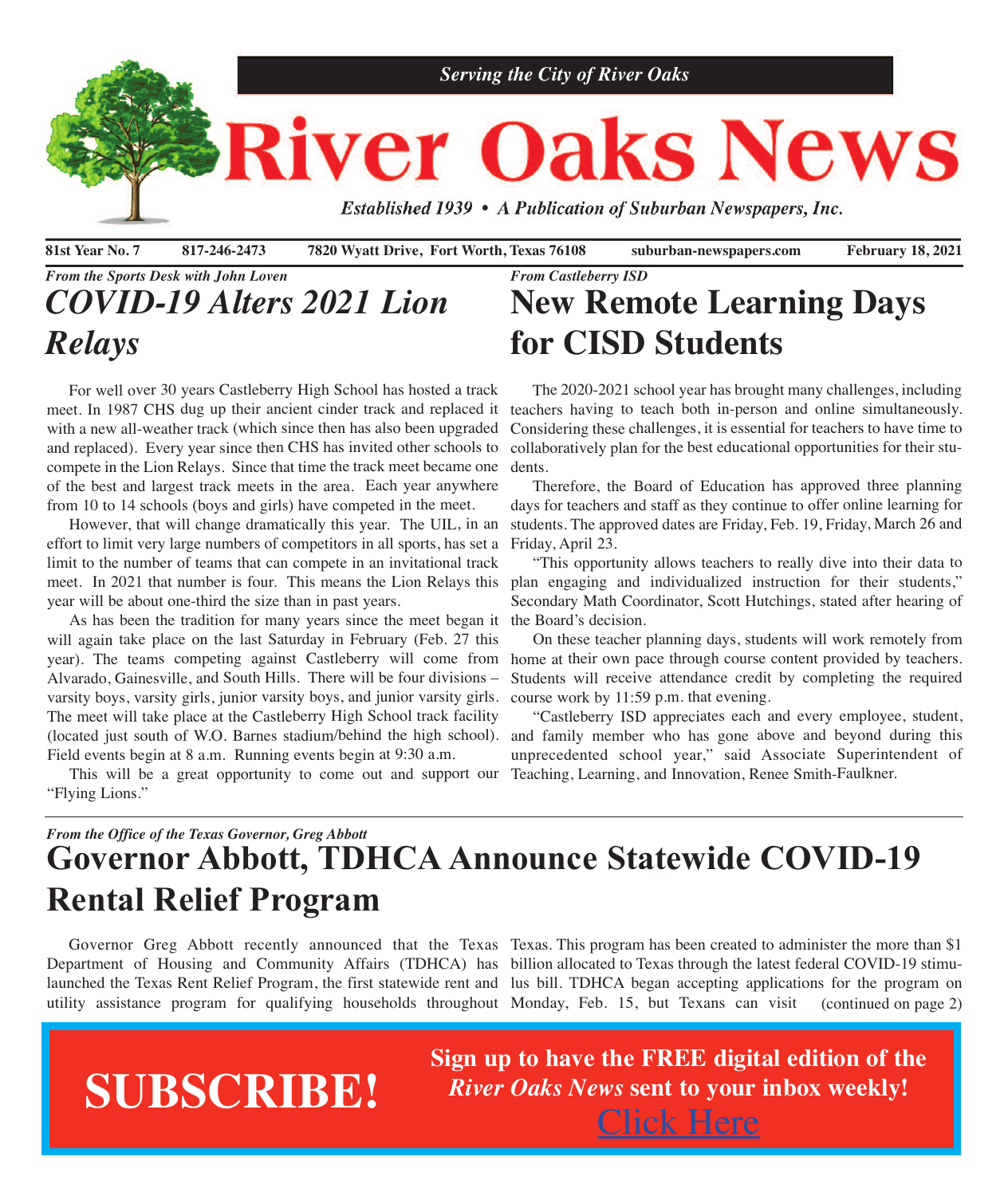# **CLASSIFIEDS**

# **A/C HEATING**

**PRECISION AIRE & HEAT**<br>
"Licensed and insured for your protec-"Licensed and insured for your protection" Warranty on all parts and labor • Up-front pricing. No overtime charges.<br>Senior & Military discounts. 100% Financing available. W.A.C. • All credit cards accepted. **Call 817-563- COOL(2665)** TACLB26642

**C E N T U R Y A I R C O N D I T I O N I N G A/C Tune up \$59.00** Free Estimates on Replacements. Best Price Guaranteed. Experienced Technicians. All work Guaranteed, No Gimmicks. Residential & Commercial. **817-244-5567** TACLA022067 *Serving the Community Since 1977.*



**ELECTRIC SERVICES**

**CALL MORTON ELECTRIC** For All of Your Electrical Needs & Wants! No Job is too Small! Located in White Settlement & will serve the surrounding areas. Fair Prices! TECL 25541 John Morton **817-771-6356**

## **EMPLOYMENT / JOBS**

**PERSONAL CARE ATTENDANT** Needed Part time, Weekends, Morn. & Night. \$13.50hr. **817-246-3505**

## **HOME IMPROVEMENTS**

**CARR'S REMODELING** Doors, windows, trim, carpentry, decks, fences. Int./Ext. painting, textures. Kitchens, bathrooms, room additions & carports. 30 yrs. Exp. Insured.**817-995- 6968**

**D & M**

Repair/remodeling, painting, plumbing, drain lines cleared, & Fencing Reasonable. **817-233-5339**

**BUY! SELL! DO IT ALL WITH OUR CLASSIFIEDS! 817-246-2473 CA.SUBURBANNEWS@SBCGLOBAL.NET**

# **Rental Relief Program** (continued from page 1)

**<TexasRentRelief.com>** to learn more about qualifications, required documents, and the calling 1-833-9TX-RENT (1-833-989-7368) application process.

 "The COVID-19 pandemic has placed a TexasRentRelief.com. significant financial strain on many Texans, and the Texas Rent Relief Program will pro-through Saturday, 8 a.m. to 6 p.m.vide an incredible lifeline to households in need of assistance on their rent and utility payments," said Governor Abbott.

 Speaker Dade Phelan said, "This program is a key component of our state's pandemic recovery effort and will be essential to the rebound of our economy, workforce, and education system. I am thrilled that qualifying Texas families have an avenue for temporary relief on essential items like rent and utility payments when it truly counts the most."

 To qualify, households must be at or below 80 percent of the area median income as well as meet other criteria. Per federal guidelines, TDHCA will prioritize applications for households at or below 50 percent of the area median income level and households where one or more members are currently unemployed and have been for at least 90 days. Landlords are encouraged to apply on behalf of tenants, who must co-sign the application.

 Applicants can submit their application by or submitting it online at

The call center will be open Monday



# *SUBSCRIBE TODAY!* [Click](http://eepurl.com/g3m8OX) Here



**Suburban Newspapers, Inc.** *~ Veteran Owned ~*



# **Publishers of the** *Benbrook News, River Oaks News* **and** *White Settlement Bomber News*

Publisher: Boyden Underwood, publisher@suburban-newspapers.com Editor: Emily Moxley, suburbannews@sbcglobal.net Classifieds: Vee Horn, ca.suburbannews@sbcglobal.net

# **7820 Wyatt Drive, Fort Worth, TX 76108 817-246-2473**

**<http://www.suburban-newspapers.com>**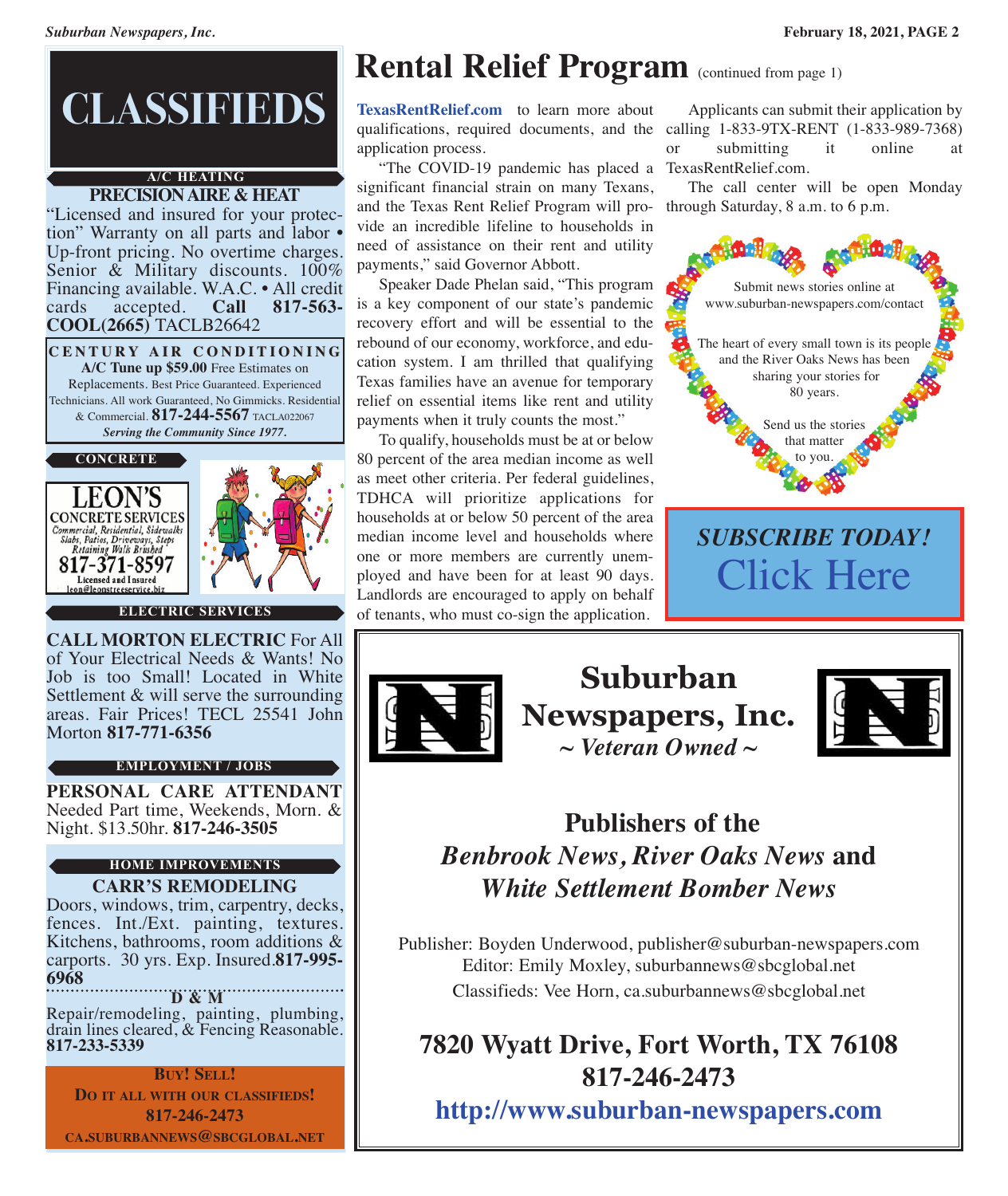*Suburban Newspapers, Inc.* **February 18, 2021, PAGE 3**



# **CLASSIFIEDS**

# **PAINTING SERVICES**

## **TURNER PAINTING**

Interior, Exterior, Faux finishing, Tape,<br>Bed, Texturing, Acoustic removal,<br>Drywall repair, Tile work & flooring.<br>Michael **817-406-6644** 

**HAYWOOD PAINTING**<br>Interior & Exterior. Remove popcorn, wallpa-<br>per, tapebed texture & exteori, approved texture to extract<br>rior wood repair, Over<br>30yrs. exp. Ref. Free Est. Call **817-454-6489**

Get your Ad In Front of 1000's of Readers. Advertise with us TODAY!

# **PLUMBING**

**PLUMBING BY RICHARD** Master Plumber Lic.#M15853.\*Repairs \*Drains Cleared \*Slab Leaks \*Water Heaters Remodels, 45yrs. exp. Cards Accepted **817-907-0472 LONNIE BRAVO**

**PLUMBING** Drain cleaning, slab leaks, electronic locate & repair. Sewer repair, gas test, tankless water heaters, bathroom & kitchen remodeling **817- 715-6747** M3881

*Ti m Wi n n e t t P l u m b i n g* 30yrs. Exp. M15813. New Construction, Repairs, Remodeling Roto Rooter, Camera. Snr. Discounts **817-829-1320**



*LYNCO FENCE* **Residential • Commercial Chain Link • Wood Fence Repair • Free Estimates** *Bobby Lynn* **(817) 246-5641 Cell: (817) 994-8302**

# *From the Tarrant Area Food Bank Tarrant Area Food Bank Mega Mobile Market Distribution Event Tomorrow*

 Tarrant Area Food Bank (TAFB) has resumed their Mega Mobile Markets with a market on Friday, Feb. 19 at Herman Clark Stadium from 10 a.m. to 1 p.m.

 TAFB will continue to hold Mega Mobile Markets every Friday at Herman Clark Stadium until further notice.

 In addition, TAFB will once again have the help of the Army National Guard, which will be deployed to TAFB for at least the next 30 days. Now more than ever, TAFB is seeking volunteers to assist with registration, traffic control and food distribution. Sign up to volunteer **[here](https://tafb.galaxydigital.com)**.

 These events are designed to serve any and all residents of the Tarrant area community who are in need of food assistance, and anyone whose access to nutritious food has been affected by the COVID-19 pandemic.

 With the Mega Mobile Market being proven as an effective distribution model, food can be received by the community at a more rapid rate.

 **Friday, Feb. 19 - 10 a.m. to 1 p.m. - Herman Clark Stadium, 5201 CA Roberson Blvd, Fort Worth, TX 76119.**





**Loren Wallace Watkins**

 Following a brief illness, Loren Wallace Watkins (SMSGT, Retired, USAF) passed from this life on Jan. 31, 2021.

 Born to Murrel and Bertha (Anders) Watkins in Tryon, Okla., on Oct. 21, 1935, Loren was raised in Agra, Okla., the oldest of four brothers and one sister.

 He met his wife, Freida Owensby, on a blind double date (they were NOT each other's date) and married on Sept. 17, 1953. They were married for 67 years and raised five children while traveling with the U.S. Air Force. Among his tours of duty, Loren served three years in Guam and twice in Vietnam. Retiring from the U.S. Air Force after 25 years, Loren went on to work another 20 years for General Dynamics/Lockheed.

 Loren was known for his acerbic wit and ability to repair almost anything. Many a young adult received their first auto upkeep lesson from "Papa." Loren was a favorite uncle and much-loved husband, father, grandfather, and great grandfather. Photos frequently show him from behind holding an infant (his own child, a grandchild, or great grandchild) on his shoulder.

 Loren was preceded in death by his parents, three brothers, son-in-law, Thomas Fruge, and son, Stephen Watkins. Loren is survived by his wife, Freida, his daughters Lorna Duke (Dennis), Dorothy Beam (Warren), Nancy Fruge, and Stephanie Steen (Wayne), sister, Karen Witte, as well as 14 grandchildren, 21 great grandchildren, and 2 great-great grandchildren.

 Graveside services will be held Feb. 20, 2021, 2 p.m., at Greenwood Cemetery in Fort Worth, Texas. Masks will be required, and social distancing enforced.

 Loren often said, "Charity begins at home." In that spirit the family requests that in lieu of flowers, you save your money and do something nice for yourself or someone else. In the alternative, donate to your favorite charity.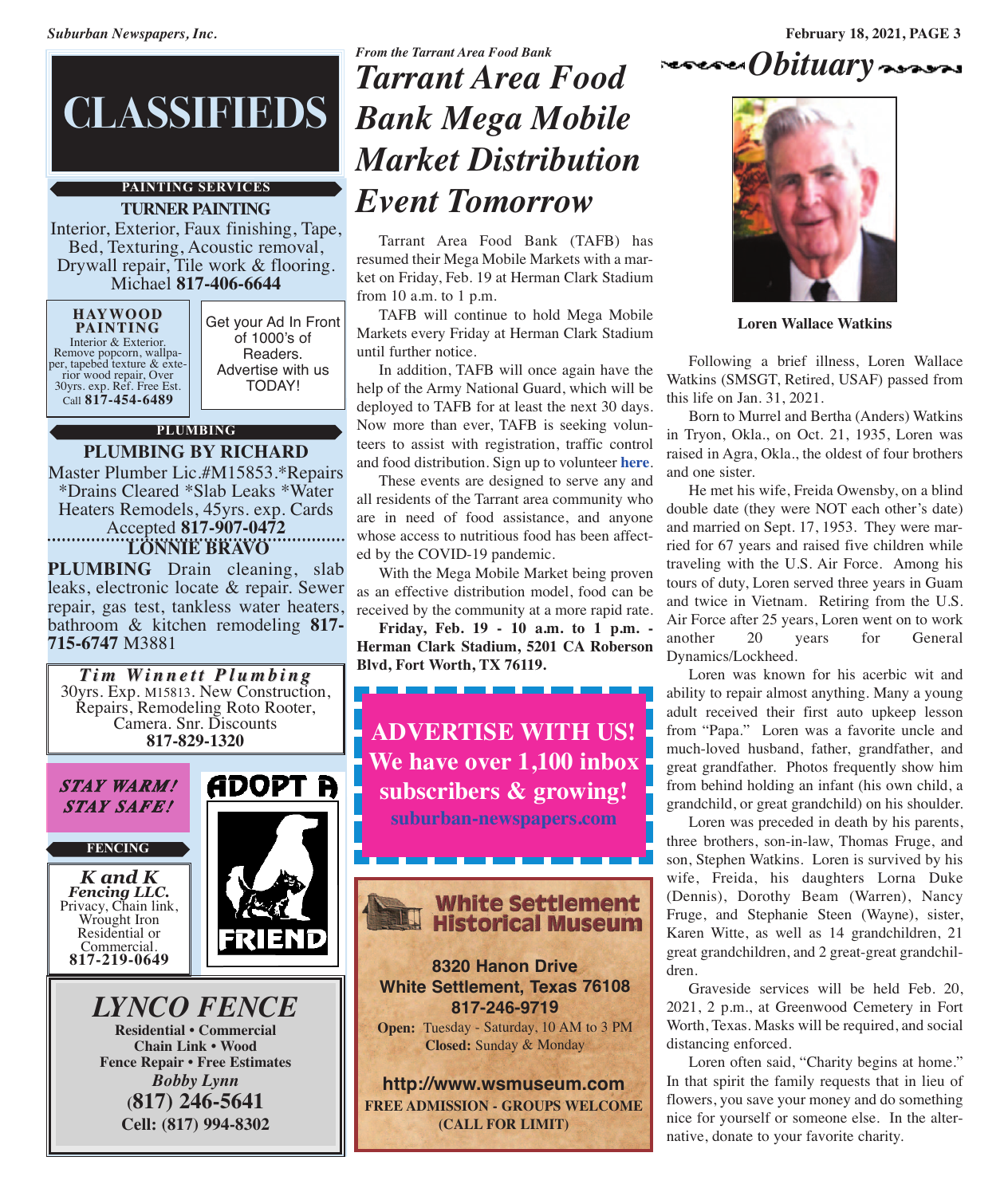# **CLASSIFIEDS**

**TIGERT & DAUGHTERS** Irrigation <sup>25</sup> yrs. exp. We do it All! **817-480-8465** lic #4543 **IRRIGATION WORK**

**Check out all of the local happenings in your city! Stay informed! Subscribe for FREE today!**

## **RENTALS**

F**or Rent in White Settlement** 3B-2B fenced yard, Total Elect. \$1500.00 per mo. plus deposit **817-233-5339**

**LANDSCAPE/LAWN SERVICES**



**SERVICE** FREE Est. Trash hauls, cleanup, tree trimming leaf removal & fertilizing. No job too Big/Small Sr. Disc. **817-793-9096.**



# *From the River Oaks Police Chief Christopher Spieldenner* **River Oaks Police Department Crime Report**

## **Monday, Feb. 1**

 Officers from the River Oaks Police with the victim who advised that she was warn-Department were dispatched to the post office ing up her 2008 Chevy Tahoe in her driveway. located in the 1100 block of Roberts Cut Off in The victim advised that she went into her house reference to burglary of post office boxes. leaving her vehicle in the driveway running. Upon arrival, officers discovered multiple post The victim advised that her neighbor observed office boxes had been forced open and their a male subject get into the vehicle and drive contents removed. Officers took the initial away. Officers completed an offense report and report and the case has been adopted by the detectives will be working to identify the car United States Postal Inspectors.

 Officers were dispatched to a residence in the 1700 block of Melba in reference to a call the 4700 block of River Oaks Blvd in reference of criminal mischief. Upon arrival, officers dis-to a vehicle burglary. Upon arrival, officers covered that the residence was an unoccupied were shown video surveillance of a male enterrent house. Officers found that someone had ing rummaging through one of the vehicles made entry into the residence by using the parked on the parking lot. Officers completed crawl space under the floor of the house and an offense report for Burglary of a Motor prying up several pieces of wooden flooring. Vehicle and detectives will be working to iden-No property was reported missing at the time of tify the actor in this case. the report. The property owner estimated it will cost \$1,000 to repair the damage to the floor. **Wednesday, Feb. 3** Officers completed an offense report and detectives will be working to identify the actor in this the 1200 block of Banks in reference to a vehicase.

## **Tuesday, Feb. 2**

 Officers located a vehicle (which fled from dence. The victim advised that this male subthem in last week's crime blog) in the parking ject took an Apple IPAD and fled the scene on lot of a gas station in the 2600 block of foot. The victim further advised that the IPAD Jacksboro Highway. Officers were able to run had a tracker on it and he could tell the subject the plate and learned that the vehicle had been was one street over from their location. reported as stolen out of Fort Worth. Officers Officers began tracking this IPAD with the approached the vehicle prior to it being able to hopes of finding the actor. Officers ultimately pull out and contacted a lone female sitting in found the IPAD abandoned under a rock in the the driver's seat of the vehicle. This female storm drain located in the 4700 block of White advised that the had been driving the car and Oak. Officers completed a report for Burglary that she had just received it from a "friend". of a Motor Vehicle. While speaking with the female, officers observed several syringes in plain view inside **Thursday, Feb. 4** the vehicle. This female was subsequently placed into custody. During a search of the block of River Oaks Blvd after observing a vehicle officers found a handgun under the vehicle driving down the roadway with no driver seat along with a loaded syringe contain-headlights on. Officers spoke with the vehiing what is believed to be methamphetamine. cle's occupants and noted that the front seat This female subject was transported to the passenger was holding a clear glass pipe which River Oaks Police Department and booked for is commonly used to smoke methampheta-Unauthorized Use of a Motor Vehicle, mines. A search of the vehicle turned up addi-Possession of a Controlled Substance, and tional glass pipes and over a gram of suspected Felon in Possession of a Firearm. During book-methamphetamine under the driver's seat. The ing, officers located additional methampheta-driver was subsequently arrested for Possession mine hidden on the female's person.

 Officers were dispatched to a residence in the River Oaks Police Department for booking. the 5500 block of Gilbow in reference to a

stolen vehicle. Upon arrival, officers spoke thief.

Officers were dispatched to a business in

 Officers were dispatched to a residence in cle burglary. Upon arrival, officers spoke with the victim who advised that he caught a man inside his unlocked vehicle in front of his resi-

 Officers conducted a traffic stop in the 5000 of a Controlled Substance and transported to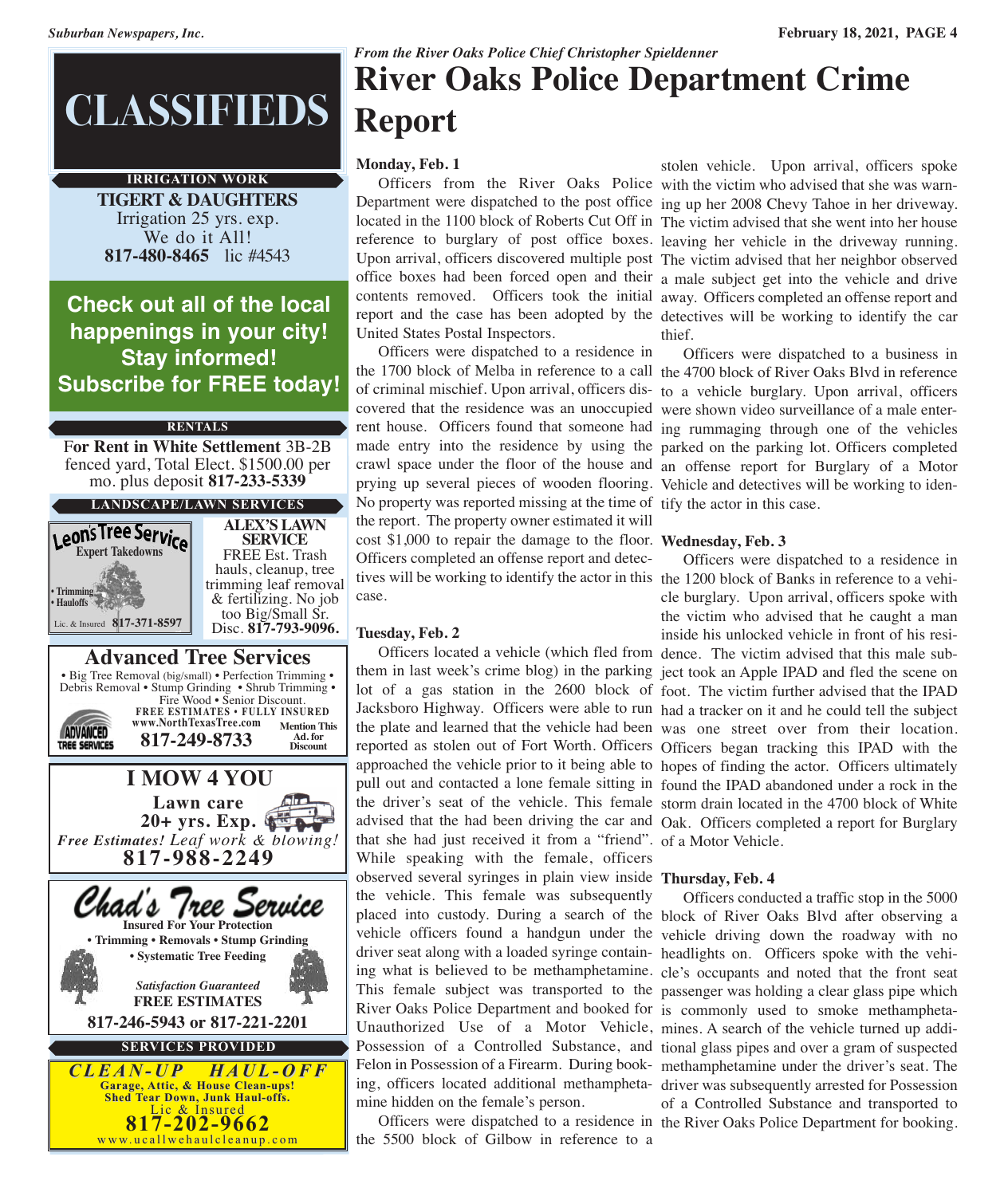# *Suburban Newspapers, Inc.* **February 18, 2021, PAGE 5** *Texas History Minute* **Writer and Professor, J. Frank Dobie** *by Dr. Ken Bridges*

with its long history of engaging characters weather all signs fail.'" and adventures, has produced many tales to Dobie.

 Born James Frank Dobie on Sept. 26, cot in 1917. However, longhorns had fallen Dallas now honor the famed writer. 1888, a love of literature and the open prairie out of favor with ranchers and steadily fewer was instilled in him from birth. The family were being bred. Dobie grew concerned about *From Local Patriotic Societies* lived on a modest ranch in Live Oak County in the deteriorating numbers of the longhorn, and **Patriotic Societies** South Texas. Dobie was the oldest of six chil-he started writing about them in 1920. He perdren, and he worked the ranch with his family suaded several ranchers and benefactors to **to Hold Awards** from a young age. In the evenings, after the buy a number of longhorns to stock at state day's chores had been completed, his father parks starting in the 1920s and 1930s. As a read to him and the other children from the result, more attention began to be brought to family Bible while his mother read classic the iconic creatures, and their reputation as a works of literature to them.

Alice in 1904. After his 1906 graduation, he Longhorns in 1941. enrolled at Southwestern University in Georgetown. Armed with an education, life award-winning "*Coronado's Children*" in moved quickly for Dobie. After earning his 1930. The book amassed tales of treasurebachelors degree, he began writing for a num-hunters and lost treasures. Ultimately, Dobie ber of newspapers for a year before accepting would publish more than 20 books in his lifea teaching position in 1911. Two years later, time, including "*Tales of the Mustang*" in 1936 he left for Columbia University in New York and "*The Roadrunner in Fact and Folk-lore*" City to pursue a masters degree in English. He in 1939. returned to Texas in 1914 and began teaching at the University of Texas.

folklore in 1919. He joined the Texas Folklore Cambridge University during World War II. Society to preserve folk tales and stories of the retary of the organization by 1922.

 His first major work was a short, clever missal by 1947. booklet titled Weather Wisdom of the Texas-Mexican Border in 1923, noting how rain is leaders came to appreciate Dobie's work and never a subject far from the thoughts of Texas influence. On Sept. 14, 1964, President ranchers and farmers. Dobie wrote, "Everyone Lyndon B. Johnson awarded the Presidential knows and quotes the saying, 'Nobody but a Medal of Freedom to Dobie in honor of his fool or a newcomer will prophesy the weather long career. The award from a fellow Texan in Texas' – a saying vaunted before strangers was a great affirmation of his writing and the but never remembered in their absence." The controversial stands he had taken throughout tome was filled with stories of how watching his life. The ailing Dobie died four days later. different animals can foretell the weather as A large crowd gathered for his funeral, which well as his own stories of growing up in South was held on the University of Texas campus.

 Great storytelling is an honored tradition Texas before closing with the warning, "Be it across the South and the Southwest. Texas, remembered, all Texans have a saying, 'In dry ber of books have been written about him. A

tell. Perhaps one of the most respected story-longhorn cattle from disappearing. He had of Texas. Dobie High School opened in tellers was writer and professor J. Frank been part of the university for several years Houston in 1968. Middle schools in Cibolo Dobie also played a role in preventing as well as the Dobie Center at the University

 In order to finish high school, Dobie steadily increased. He completed a book on moved in with his grandparents in nearby the life and legends of the breed in The symbol of Texas and reputation as livestock

He wrote on his most famous works, the

 Dobie enlisted in the army as the United ture but railed against the political injustices of States entered World War I in 1917. After the day. The state legislature became a freserving in the artillery for two years, he quent target of his barbs. He openly called for returned to the university in 1919. After his integrating the University of Texas in the early military experiences, he began expressing 1940s, leading him to clash with numerous himself more with the written word and began state leaders. His fame grew to where he was publishing stories and studies of aspects of invited to teach American History at By 1939, he had a weekly newspaper column in which he not only discussed Texas cul-

unique culture of the Southwest, rising to sec-protested the firing of a fellow UT professor In 1944, while still overseas, he angrily for his liberal views, leading to his own dis-

Later in his life, a new generation of Texas

when students chose the longhorn as the mas-and Austin as well as an elementary school in Dobie was honored after his death. A numpost office in San Antonio was named for him

# **Luncheon**

 The Honorable Philip Livingston Chapter Daughters of the American Colonists, General Edward H. Tarrant Chapter United States Daughters of 1812, Governor Thomas Hinckley Chapter Colonial Dames of the XVII Century, and the Texas Society Daughters of Colonial Wars will meet Thursday, March 25, at 11:30 a.m. at Ridglea Country Club located at 3700 Bernie Anderson Avenue in Fort Worth. Scholarships will be presented at this Annual Awards Luncheon.

For information, call 817-448-0608.



**We want to help get your business seen! Advertise in our publications! Over 1,000 subscribers receive our mail-outs every Thursday! email: [suburbannews](http://www.suburban-newspapers.com/contact.html) [@sbcglobal.net](http://www.suburban-newspapers.com/contact.html)**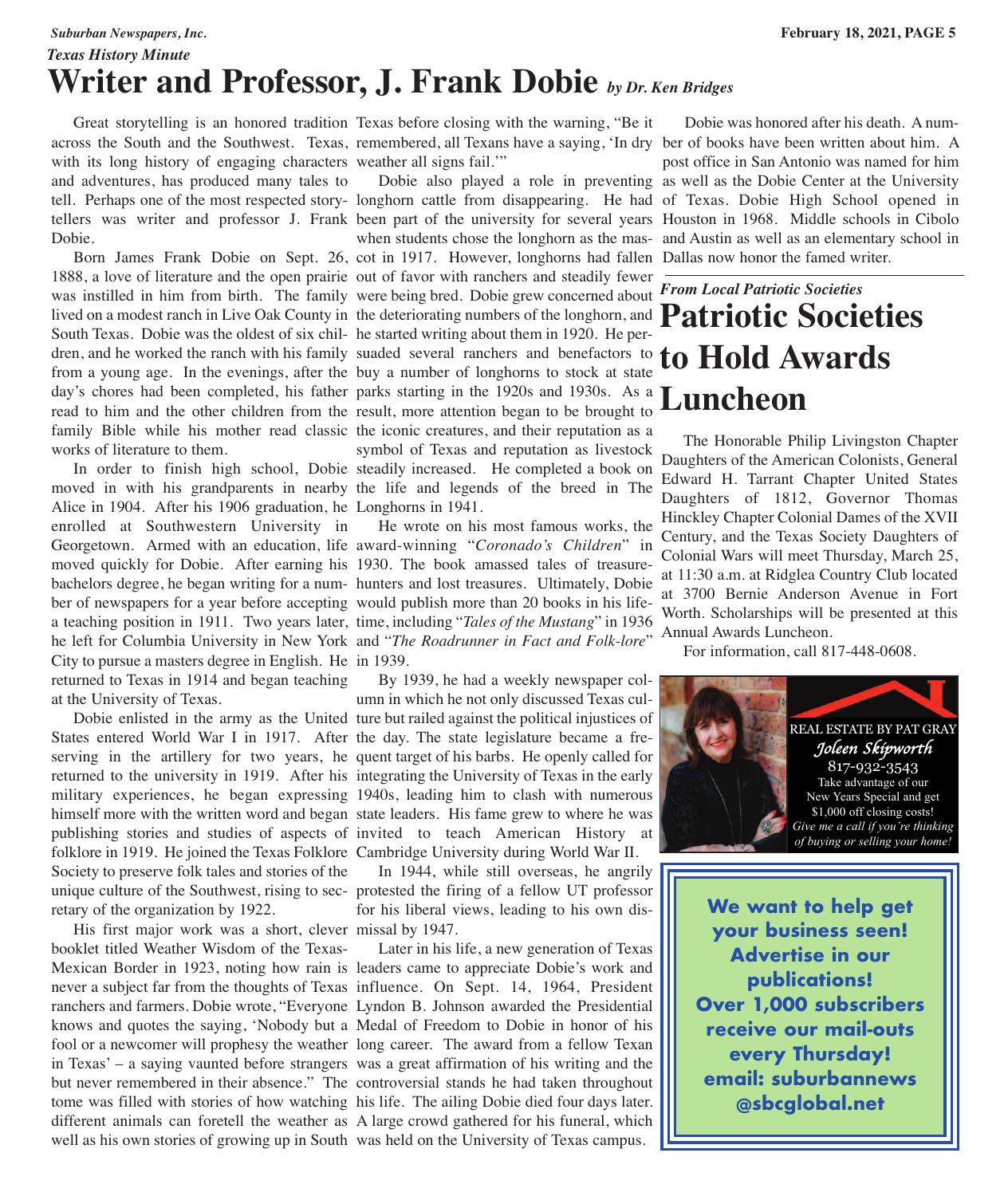# *From the Texas Parks and Wildlife Department* **Wildlife Experts Ask for Public Help in Reporting Bat Mortality Events**

Last winter, White-nose Syndrome (WNS) was detected in bats in and give them a chance to recover." 18 counties in central Texas and the disease has continued to spread. The Texas Parks and Wildlife Department (TPWD) is monitoring its through contact with other bats or contact with contaminated surfaces. progression through the state and is asking for the public's help to understand how WNS is affecting vulnerable bat populations.

 "Last year, we received reports of bats dying or acting strange from the spring. around the state" said Nathan Fuller, a TPWD bat biologist. "Unfortunately, we expect the same thing to happen this winter and we the disease has spread throughout North America. Wildlife experts are asking Texans to be on the lookout for distressed bats. Texas is a big state and we can monitor bats much more effectively with more eyes out there looking for bats."

 WNS is a fungal disease that affects hibernating bats during the winter. As the name suggests, WNS presents as a white, fungal growth on the ears, nose and wings of hibernating bats. Researchers believe that the fungus that causes WNS, Pseudogymnoascus destructans, was insects that damage crops," Fuller said. "Without bats, food costs could inadvertently introduced to North America from Europe sometime in the mid-2000s.

 Fuller says that winter is a dangerous time for bats as, after hibernating for a few months, bats with WNS start to run out of fat in January or February.

 "Once this happens, bats often leave their roosts in search of food or as an attempt to escape the disease and unfortunately, the animals usually don't survive," said Fuller. "However, if we know where bats are in the most trouble, we can enact measures to protect the survivors

 The pathogen that causes WNS is thought to be spread by bats The fungus grows optimally in low temperatures and as a result, remains in bat hibernation sites long after they have left their roosts in

 Since the first observation of WNS in upstate New York in 2006, believe that millions of bats have succumbed to the disease. The actual number is unknown because of the difficulties associated with monitoring bat populations. The disease is not a risk to humans.

 Bats are a critical part of the Texas ecosystem, with more than 30 species of bats calling the state home.

 "Bats provide billions of dollars in pest control services by eating increase. They are also sensitive to environmental contaminants and other damage and so they can act as indicators of ecosystem health and function."

 TPWD is asking the public to send reports of dead bats that are found to wns@tpwd.texas.gov. Those sending a report are asked to include a general location and, if possible, a photograph. Biologists say that people should not handle live bats or bat carcasses with bare hands.

Learn more about WNS on the **TPWD YouTube [Channel.](https://youtu.be/JXiCd8kn6P8)**

**Three Day Weekend Forecast Friday, Feb. 19: AM** - Sunny, with a high near 36. West wind 10-15mph becoming south/southeast in the afternoon. Winds could gust as high as 20mph. **PM** - Mostly clear, with a low around 27. South wind 10-15mph, with gusts as high as 20mph. **Saturday, Feb. 20: AM** - Mostly sunny, with a high near 49. **PM** - Mostly cloudy, with a low around 40. **Sunday, Feb. 21: AM** - Partly sunny, with a high near 58. **PM** - Partly cloudy, with a low around 34.

# **Extended Forecast [Click](https://forecast.weather.gov) Here**